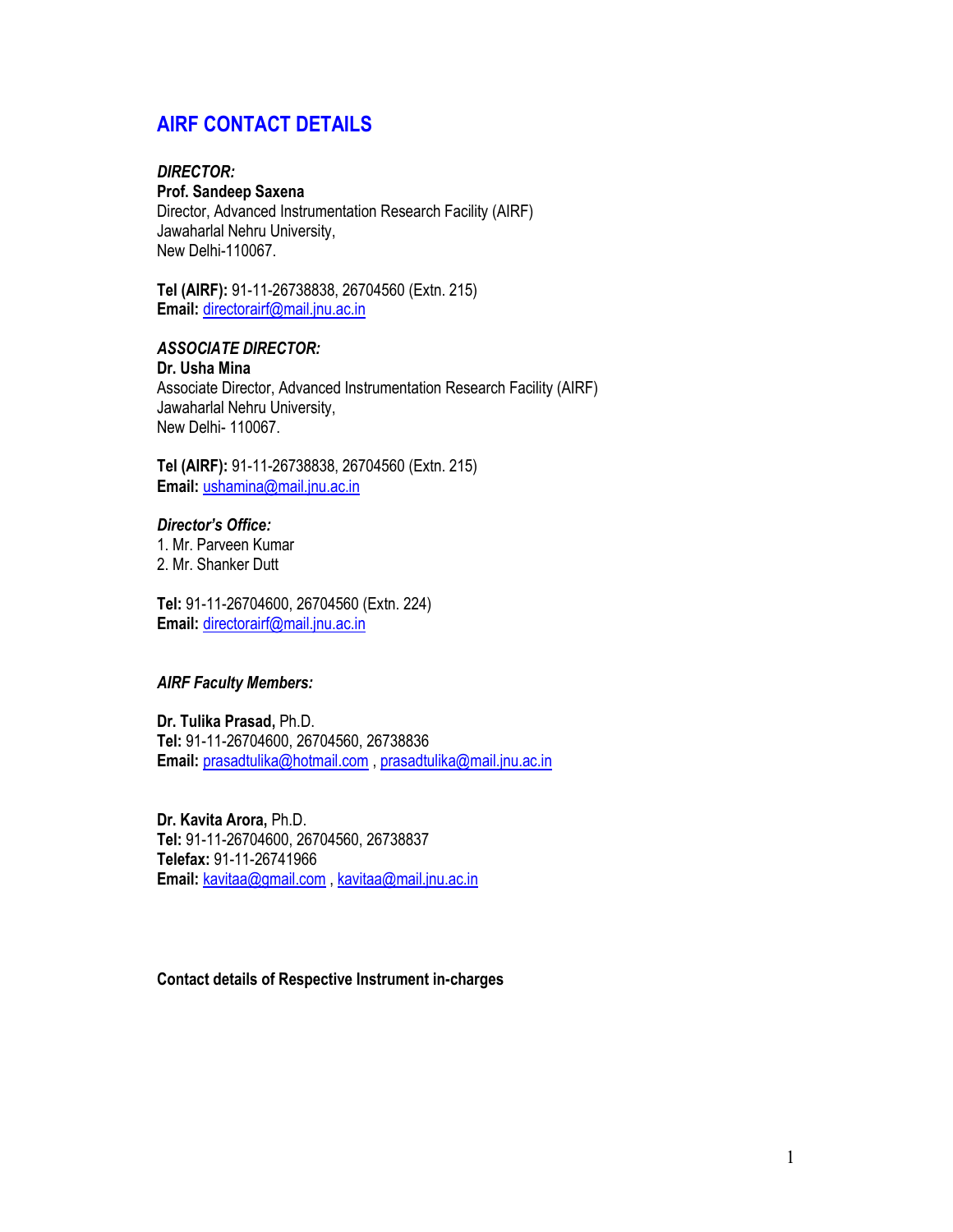| <b>R. NO.</b>    | <b>INSTRUMENT/FACILITY</b><br><b>NAME</b>                                            | <b>CORE FACULTY</b><br><b>MEMBERS</b>                                    | <b>CONTACT PERSON</b>                                      | <b>TELEPHONE</b><br>NOS.                                                 | <b>E-MAIL</b>                                                                                               |
|------------------|--------------------------------------------------------------------------------------|--------------------------------------------------------------------------|------------------------------------------------------------|--------------------------------------------------------------------------|-------------------------------------------------------------------------------------------------------------|
| 1                | <b>Transmission Electron</b><br>Microscope (TEM)                                     | Prof. S. K. Dhar<br>SCMM,<br>Dr. Balaji Birajdar,<br><b>SCNS</b>         | Mr. Plabon Borah<br>Mr. Manu Vashist                       | 91-11-26704560<br><b>Extn. 201</b>                                       | plabon_borah@yahoo.co.in<br>ms1401airf@gmail.com                                                            |
| $\mathbf{2}$     | <b>Gas Chromatograph Mass</b><br><b>Spectrometer (GCMS)</b>                          | Dr. Usha Mina, SES<br>Dr. Sudesh Yadav<br><b>SES</b>                     | Dr. Ajay Kumar<br>Mr. Plabon Borah                         | 91-11-26704560<br><b>Extn. 202</b>                                       | ajaikumar@mail.jnu.ac.in<br>ajkumar33@gmail.com<br>plabon_borah@yahoo.co.in                                 |
| 3                | <b>Wavelength Dispersive X-</b><br>ray Fluorescence (WDXRF)<br>Spectrometer          | Dr. Jayant K.<br>Tripathi, SES<br>Dr. Sudesh Yadav,<br><b>SES</b>        | Mr. Sandeep Sarpal<br>Dr. Manoj Pratap Singh               | 91-11-26704560<br><b>Extn. 203</b>                                       | sandeepsarpal@rediffmail.com<br>ssarpal@mail.jnu.ac.in<br>itrcsingh@yahoo.co.in                             |
| $\mathbf{3}$     | <b>Energy Dispersive X-ray</b><br><b>Fluorescence (EDXRF)</b><br>Spectrometer        | Prof. Ashwani<br>Pareek, SLS<br>Dr. Jayant K.<br>Tripathi, SES           | Mr. Sandeep Sarpal<br>Dr. Manoj Pratap Singh               | 91-11-26704560<br><b>Extn. 203</b>                                       | sandeepsarpal@rediffmail.com<br>ssarpal@mail.jnu.ac.in<br>itrcsingh@yahoo.co.in                             |
| 4                | <b>Flow Cytometer and Cell</b><br><b>Sorter</b>                                      | Prof. Vibha Tandon,<br><b>SCMM</b><br>Dr. Niti Puri, SLS                 | Dr. Ruchita Pal                                            | 91-11-26704560<br><b>Extn. 204</b>                                       | rprpalpal@gmail.com                                                                                         |
| $5\phantom{.0}$  | <b>Scanning Electron</b><br>Microscope (SEM)                                         | <b>Prof. Subhasis</b><br>Ghosh, SPS<br>Prof. Dinesh Mohan.<br><b>SES</b> | Dr. Ruchita Pal<br>Mr. Plabon Borah                        | 91-11-26704560<br><b>Extn. 205</b>                                       | rprpalpal@gmail.com<br>plabon_borah@yahoo.co.in                                                             |
| 5                | <b>FESEM with FIB &amp; EBL</b>                                                      | <b>Prof. Subhasis</b><br>Ghosh, SPS<br>Dr. Jaydeep<br>Bhattacharya, SBT  | Dr. Ruchita Pal<br>Mr. Saroj Kumar Jha                     | 91-11-26704560                                                           | rprpalpal@gmail.com<br>saroj.vlsi@gmail.com                                                                 |
| $\boldsymbol{6}$ | X-ray Diffractometer (XRD)<br>for Macromolecules &<br><b>Protein Crystallography</b> | Prof. Ajay Saxena,<br><b>SLS</b><br>Prof. Samudrala<br>Gourinath, SLS    | Dr. Manish Kumar<br>Mr. Sandeep Sarpal                     | 91-11-26704560<br><b>Extn. 206</b>                                       | kummanish5@gmail.com<br>kummanish@rediffmail.com                                                            |
| $\overline{7}$   | <b>TEM/SEM Sample</b><br><b>Preparation Laboratory 1</b>                             | No Faculty in-<br>charge required                                        | <b>User facility</b>                                       | 91-11-26704560<br><b>Extn. 207</b>                                       |                                                                                                             |
| 8                | <b>Muffle furnace</b>                                                                | No Faculty in-<br>charge required                                        | Dr. Manoj Pratap Singh<br>Mr. Sandeep Sarpal               | 91-11-26704560<br><b>Extn. 221</b><br>91-11-26704560<br><b>Extn. 204</b> | itrcsingh@yahoo.co.in<br>sandeepsarpal@rediffmail.com<br>ssarpal@mail.jnu.ac.in                             |
| 8a               | <b>Combined Confocal Raman -</b><br><b>Atomic Force Microscope</b><br>(AFM)          | Dr. Subhasis Ghosh,<br><b>SPS</b><br>Dr. Bijoy Kumar<br>Kuanr, SCNS      | Mr. Saroj Kumar Jha<br>Dr. Neetu Singh<br>Mr. Plabon Borah | 91-11-26704560                                                           | saroj.vlsi@gmail.com<br>neetusingh@mail.jnu.ac.in<br>plabon_borah@yahoo.co.in                               |
| 8b               | <b>Simulation Laboratory</b>                                                         | Dr. Subharao N.,<br><b>SCIS</b><br><b>Prof. Subhasis</b><br>Ghosh, SPS   | Mr. Plabon Borah<br>Mr. Saroj Kumar Jha                    | 91-11-26704560                                                           | plabon_borah@yahoo.co.in<br>saroj.vlsi@gmail.com                                                            |
| 9                | <b>Time Resolved</b><br><b>Fluorescence Spectrometer</b><br>(TRFS)                   | <b>Prof. Sneh Sudha</b><br>Komath, SLS<br>Dr. Sobhan Sen,<br><b>SPS</b>  | Dr. Neetu Singh<br>Mr. Sandeep Sarpal<br>Dr. Manish Kumar  | 91-11-26704560<br><b>Extn. 209</b>                                       | neetusingh@mail.jnu.ac.in<br>sandeepsarpal@rediffmail.com<br>ssarpal@mail.jnu.ac.in<br>kummanish5@gmail.com |
| 9                | <b>Capillary Electrophoresis</b><br><b>System</b>                                    | Prof. Sneh Sudha<br>Komath, SLS<br>Prof. U.C.<br>Kulshrestha, SES        | Dr. Neetu Singh<br>Mr. Plabon Borah                        | 91-11-26704560<br>Extn. 223                                              | neetusingh@mail.jnu.ac.in<br>plabon_borah@yahoo.co.in                                                       |
| 9                | Ion Beam Milling System                                                              | Dr. Balaji Birajdar,<br><b>SCNS</b>                                      | Dr. Neetu Singh                                            | 91-11-26704560<br><b>Extn. 209</b>                                       | neetusingh@mail.jnu.ac.in                                                                                   |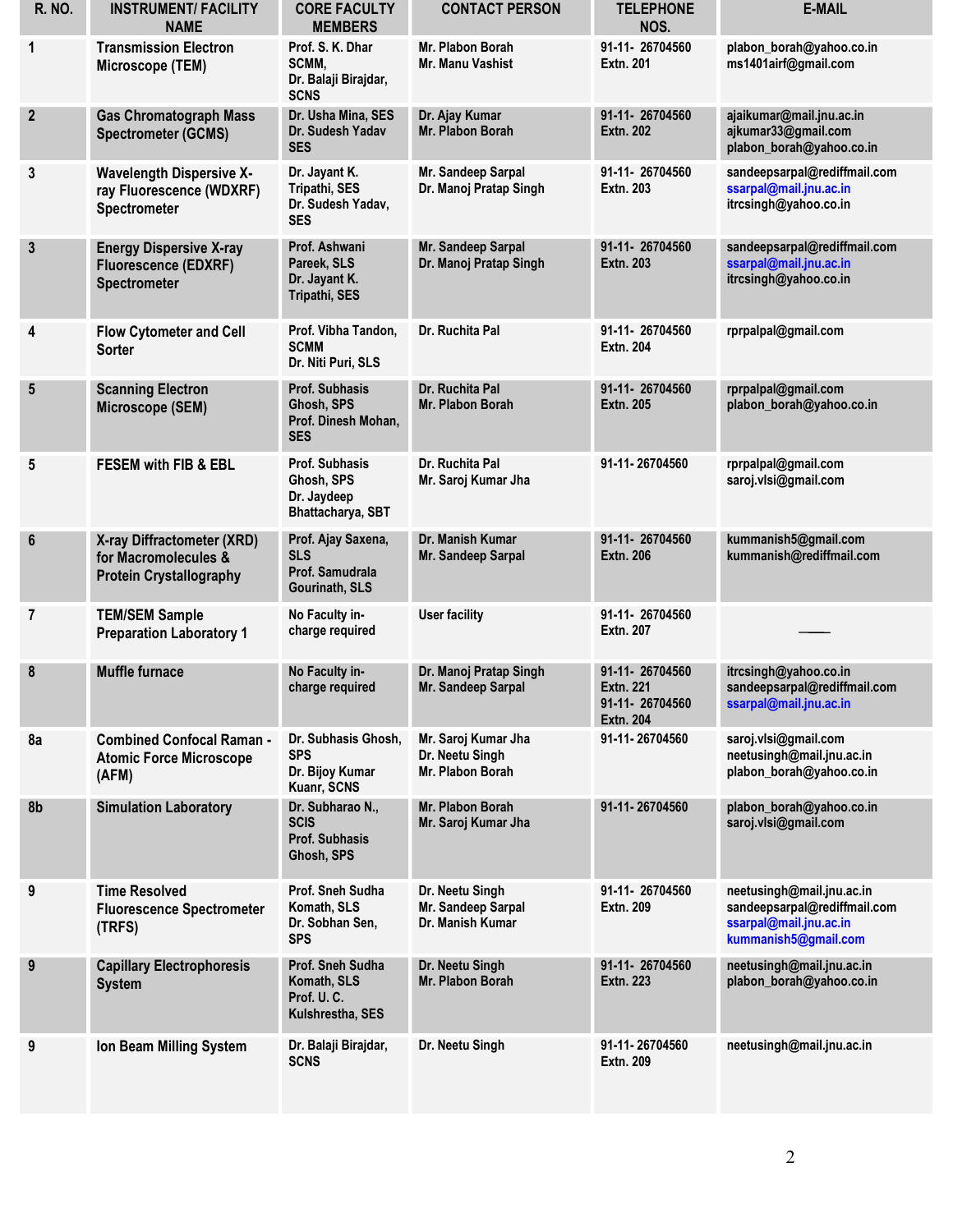| <b>R. NO.</b> | <b>INSTRUMENT/ FACILITY</b><br><b>NAME</b>                                                                                  | <b>CORE FACULTY</b><br><b>MEMBERS</b>                                     | <b>CONTACT PERSON</b>                             | <b>TELEPHONE</b><br>NOS.                                                            | <b>EMAIL</b>                                                                                           |
|---------------|-----------------------------------------------------------------------------------------------------------------------------|---------------------------------------------------------------------------|---------------------------------------------------|-------------------------------------------------------------------------------------|--------------------------------------------------------------------------------------------------------|
| 10 & 29       | <b>XRD Protein Crystallization</b><br><b>Laboratory (Entry from</b><br>Room # 29)                                           | Prof. Samudrala<br>Gourinath, SLS<br>Prof. Ajay Kumar<br>Saxena, SLS      | Dr. Manish Kumar<br>Mr. Sandeep Sarpal            | 91-11-26704560<br>Extn. 229                                                         | kummanish5@gmail.com<br>kummanish@rediffmail.com<br>sandeepsarpal@rediffmail.com                       |
| 11            | <b>Circular Dichroism (CD)</b><br><b>Spectrometer with Stop</b><br><b>Flow</b>                                              | Prof. Rajiv Bhat,<br><b>SBT</b><br>Prof. Sneh Sudha<br>Komath, SLS        | Dr. Manish Kumar<br>Mr. Plabon Borah              | 91-11-26704560<br>Extn. 211                                                         | kummanish5@gmail.com<br>plabon_borah@yahoo.co.in                                                       |
| 12            | <b>Laser Confocal Microscope</b><br>with Fluorescence<br><b>Correlation Spectroscopy</b><br>(FCS)                           | Prof. Sneh Lata<br>Panwar, SLS<br>Dr. Rohini<br>Muthuswami, SLS           | Dr. Neetu Singh                                   | 91-11-26704560<br>Extn. 212; 220                                                    | neetusingh@mail.jnu.ac.in                                                                              |
| 12            | FT-IR/ Raman Spectrometer<br>with Microscope                                                                                | Prof. Dinesh Mohan,<br><b>SES</b><br>Dr. Tanuja Mohanty,<br><b>SPS</b>    | Dr. Manoj Pratap Singh<br>Mr. Saroj Kumar Jha     | 91-11-26704560<br>Extn. 213; 221                                                    | itrcsingh@yahoo.co.in<br>saroj.vlsi@gmail.com<br>sarojkjha@mail.jnu.ac.in                              |
| 14            | <b>Faculty Room</b>                                                                                                         | Dr. Tulika Prasad,<br><b>AIRF</b><br>Dr. Kavita Arora,<br><b>AIRF</b>     | Dr. Tulika Prasad, AIRF<br>Dr. Kavita Arora, AIRF | 91-11-26738836<br>91-11-26738837<br>91-11-26704560<br>Extn. 214<br><b>Extn. 231</b> | prasadtulika@hotmail.com<br>prasadtulika@mail.jnu.ac.in<br>kavitaa@gmail.com<br>kavitaa@mail.jnu.ac.in |
| 15            | <b>Office</b>                                                                                                               | <b>Director</b>                                                           | Mr. Parveen Kumar<br><b>Mr. Shanker Dutt</b>      | 91-11-26704600,<br>91-11-26704560<br><b>Extn. 224</b>                               | directorairf@mail.jnu.ac.in                                                                            |
| 16            | <b>Committee Room</b>                                                                                                       | <b>Director</b>                                                           | <b>Director</b>                                   | 91-11-26704560<br><b>Extn. 216</b><br>91-11-26738838                                | directorairf@mail.jnu.ac.in                                                                            |
| 17            | <b>Seminar Room</b>                                                                                                         | <b>Director</b>                                                           | <b>Director</b>                                   | 91-11-26704560<br><b>Extn. 217</b><br>91-11-26738838                                | directorairf@mail.jnu.ac.in                                                                            |
| 18            | <b>Femtosecond Laser Facility-</b><br>jointly funded by JNU & DST<br>(Funds given by School of<br><b>Physical Sciences)</b> | Dr. Sobhan Sen,<br><b>SPS</b><br>Dr. Jaydeep<br>Bhattacharya, SBT         | Mr. Saroj Kumar Jha<br>Dr. Manish Kumar           | 91-11-26704560<br><b>Extn. 218</b>                                                  | saroj.vlsi@gmail.com<br>kummanish5@gmail.com                                                           |
| 19            | <b>Mass Spectrometry Facility</b>                                                                                           | <b>Prof. Subhasis</b><br>Ghosh, SPS<br>Prof. Vibha Tandon,<br><b>SCMM</b> | Mr. Plabon Borah<br>Mr. Saroj K. Jha              | 91-11-26704560<br><b>Extn. 219</b>                                                  | plabon borah@yahoo.co.in<br>saroj.vlsi@gmail.com<br>sarojkjha@mail.jnu.ac.in                           |
| 20            | <b>Live Cell Imaging Laboratory</b>                                                                                         | Dr. Ranjana Arya,<br><b>SBT</b><br>Dr. Shailja Singh,<br><b>SCMM</b>      | Dr. Manish Kumar<br>Dr. Neetu Singh               | 91-11-26704560<br>Extn. 220                                                         | kummanish5@gmail.com<br>neetsingh@mail.jnu.ac.in                                                       |
| 21            | X-ray Diffraction (XRD)<br><b>System for Powder / Thin</b><br>Films with low temperature<br>attachment                      | Prof. Satyabrata<br>Patnaik, SPS<br>Dr. Sudesh Yadav,<br><b>SES</b>       | Dr. Manoj Pratap Singh<br>Mr. Sandeep Sarpal      | 91-11-26704560<br><b>Extn. 221</b>                                                  | itrcsingh@yahoo.co.in<br>sandeepsarpal@yahoo.com                                                       |